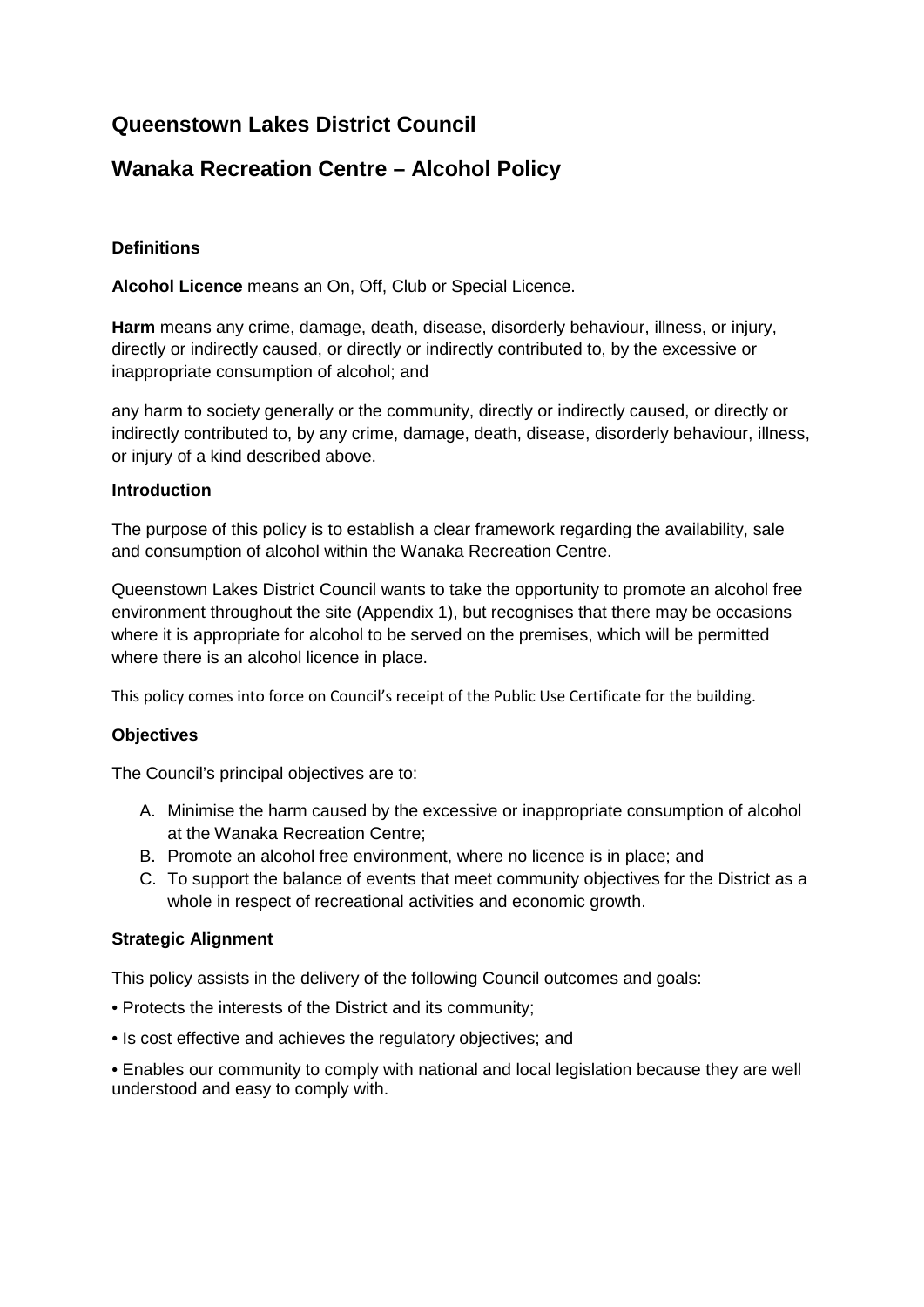#### **Alcohol Free Environment**

Queenstown Lakes District Council acknowledge that the whole of the Wanaka Recreation Centre site as identified in Appendix 1 is an Alcohol Free Environment, unless an alcohol licence is in operation.

Signage (Appendix 2) will be provided in public areas to advise and educate customers that alcohol is not permitted throughout the facility without an appropriate licence.

#### **Appendix 1 – Wanaka Recreation Centre**